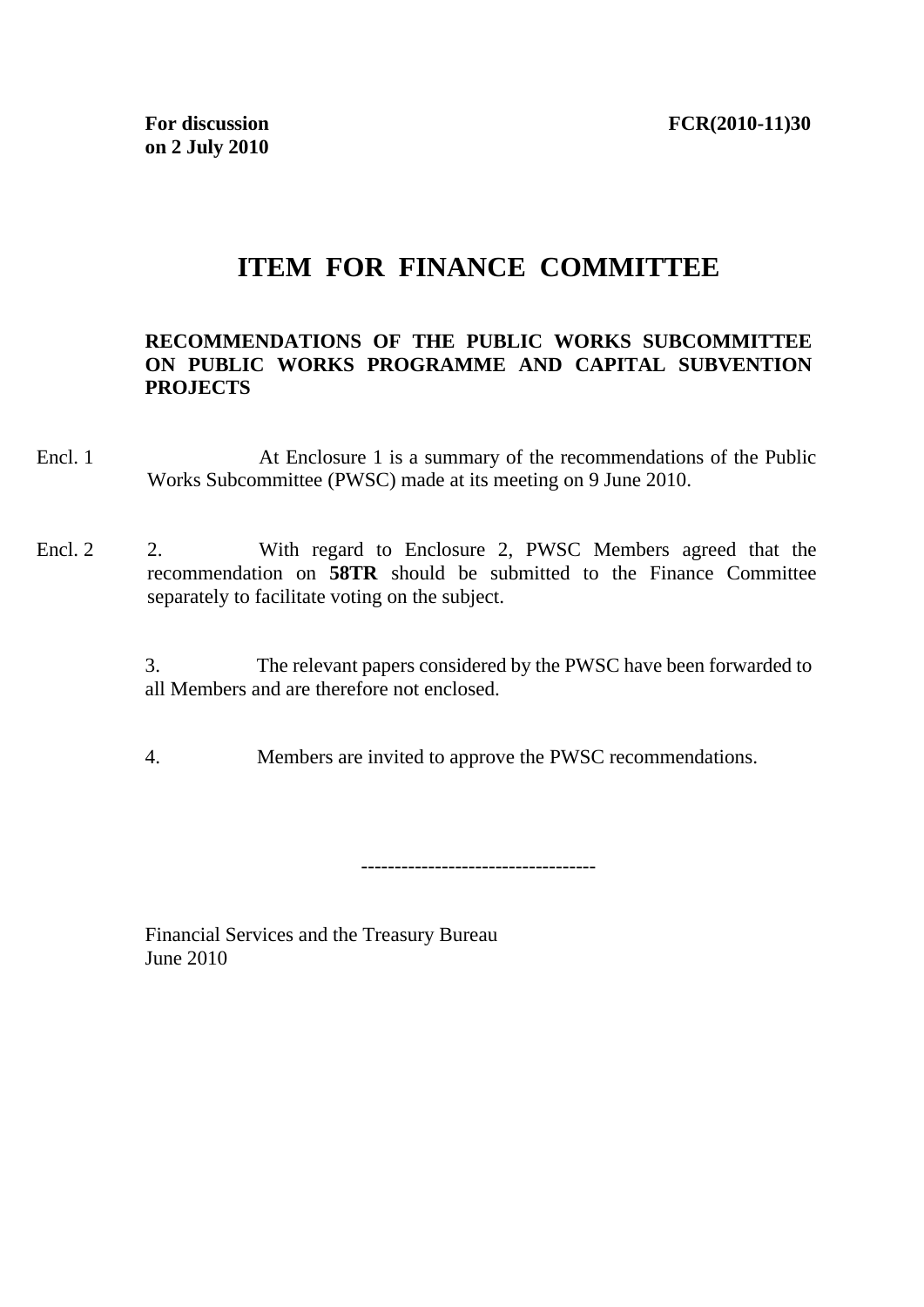## **Summary of the Recommendations of the Public Works Subcommittee made at its meeting on 9 June 2010**

| <b>Project code</b>                           | <b>Project description</b>                                                                                | <b>Recommendation</b>                                                                                                                                                                                                                                                                                                                                                                                                                                                                                                                                                                                                      |  |
|-----------------------------------------------|-----------------------------------------------------------------------------------------------------------|----------------------------------------------------------------------------------------------------------------------------------------------------------------------------------------------------------------------------------------------------------------------------------------------------------------------------------------------------------------------------------------------------------------------------------------------------------------------------------------------------------------------------------------------------------------------------------------------------------------------------|--|
| 329DS<br>PWSC(2010-11)12<br>(Head 704)        | <b>Upgrading of Pillar Point</b><br>sewage treatment works                                                | To recommend to Finance Committee to<br>increase the approved project estimate<br>for 329DS by \$559.6 million from<br>\$1,360.9 million to \$1,920.5 million in<br>money-of-the-day prices.<br>To recommend to Finance Committee the<br>upgrading of 372DS to Category A at an<br>estimated cost of \$140 million in money-<br>of-the-day prices for the implementation<br>of sewerage works underneath Shing Mun<br>River Channel in Sha Tin.                                                                                                                                                                            |  |
| 372DS<br>PWSC(2010-11)13<br>(Head 704)        | Rehabilitation and construction<br>of trunk sewers underneath<br><b>Shing Mun River Channel</b>           |                                                                                                                                                                                                                                                                                                                                                                                                                                                                                                                                                                                                                            |  |
| <b>140CD</b><br>PWSC(2010-11)14<br>(Head 704) | Reconstruction and<br>rehabilitation of Kai Tak Nullah<br>from Po Kong Village Road to<br>Tung Kwong Road | To recommend to Finance Committee -<br>the upgrading of part of 140CD, as<br>(a)<br><b>162CD</b><br>entitled "Reconstruction"<br>and rehabilitation of Kai Tak<br>Nullah from Po Kong Village Road<br>to Tung Kwong Road—stage 1", to<br>Category A at an estimated cost of<br>\$159.4 million in money-of-the-day<br>prices for carrying out local road<br>widening works at Choi Hung Road<br>adjacent to the section of Kai Tak<br>Nullah near Wong Tai Sin Police<br>Station,<br>and<br>constructing<br>an<br>additional box culvert alongside the<br>existing decked nullah<br>across<br>Prince Edward Road East; and |  |
|                                               |                                                                                                           | the retention of the remainder of<br>(b)<br>140CD in Category B.                                                                                                                                                                                                                                                                                                                                                                                                                                                                                                                                                           |  |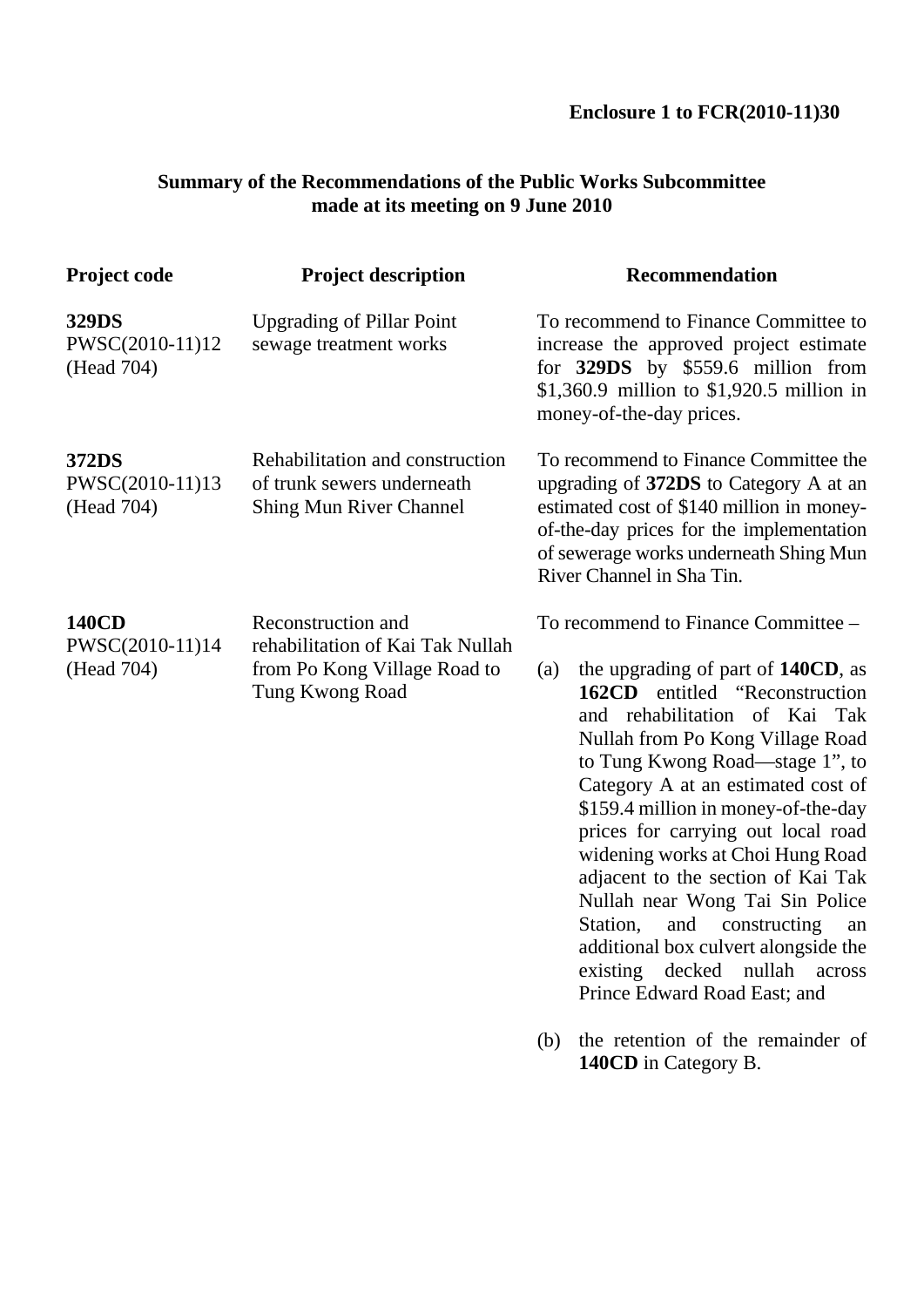| <b>Project code</b>                           | <b>Project description</b>                                 |     | <b>Recommendation</b>                                                                                                                                                                                                                                                                                                                                                                                                              |
|-----------------------------------------------|------------------------------------------------------------|-----|------------------------------------------------------------------------------------------------------------------------------------------------------------------------------------------------------------------------------------------------------------------------------------------------------------------------------------------------------------------------------------------------------------------------------------|
| <b>181WF</b><br>PWSC(2010-11)15<br>(Head 709) | In-situ reprovisioning of Sha<br>Tin water treatment works | (a) | To recommend to Finance Committee -<br>the upgrading of part of 181WF as<br><b>344WF,</b> entitled "In-situ"<br>reprovisioning of Sha Tin water<br>treatment works-South Works-<br>design and site investigation", to<br>Category A at an estimated cost of<br>\$149.1 million in money-of-the-day<br>prices, for engaging consultants to<br>carry out design<br>and<br>site<br>investigation for the reprovisioning<br>works; and |
|                                               |                                                            |     | (b) the retention of the remainder of<br><b>181WF</b> in Category B.                                                                                                                                                                                                                                                                                                                                                               |

-----------------------------------

- 2 -